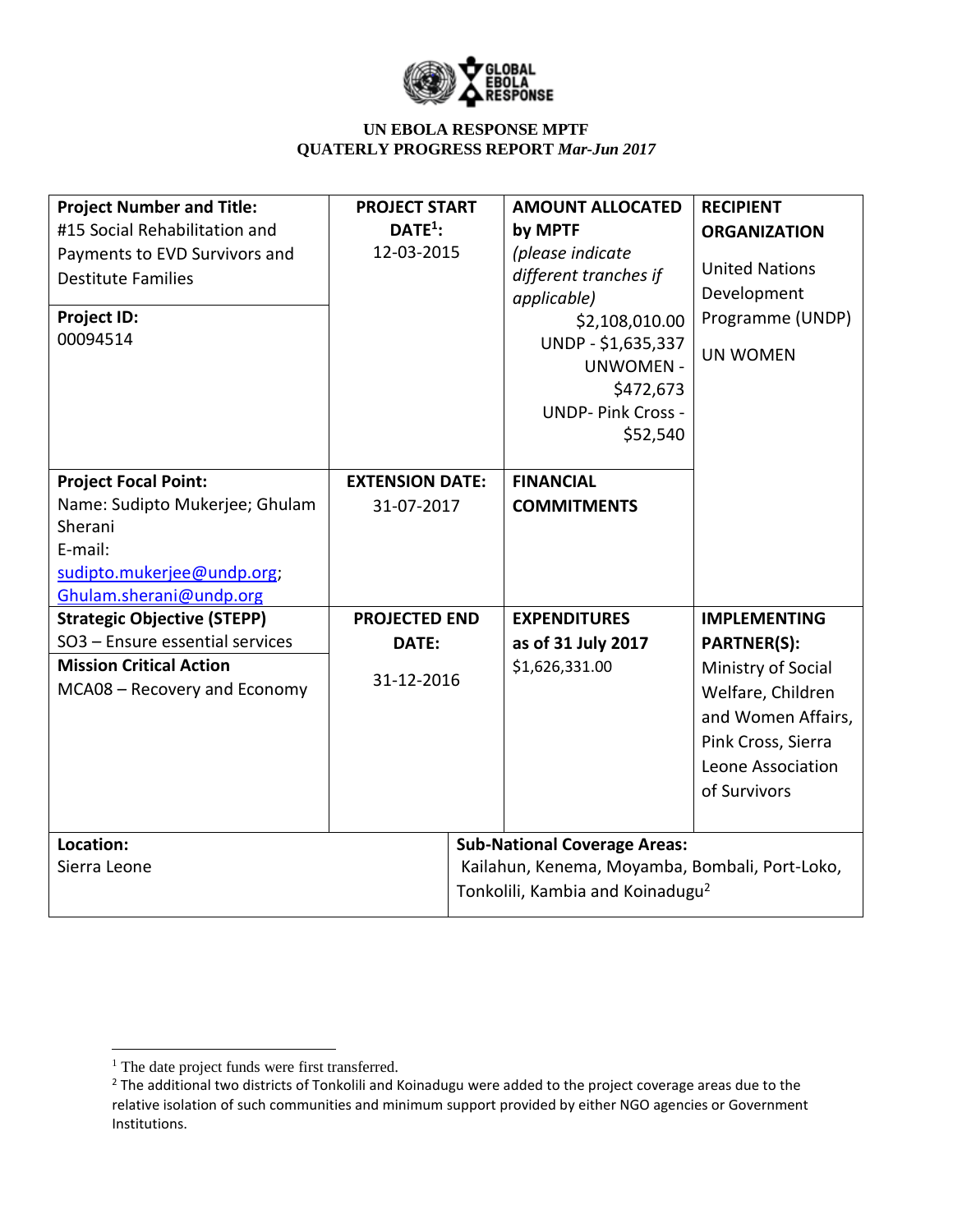

| <b>QUATERLY PROGRESS REPORT RESULTS MATRIX</b>                                               |                                                                                   |                                                                    |                                                                                |                                                                                       |                                                                            |
|----------------------------------------------------------------------------------------------|-----------------------------------------------------------------------------------|--------------------------------------------------------------------|--------------------------------------------------------------------------------|---------------------------------------------------------------------------------------|----------------------------------------------------------------------------|
| <b>OUTPUT INDICATORS</b>                                                                     |                                                                                   |                                                                    |                                                                                |                                                                                       |                                                                            |
| <b>Indicator</b>                                                                             | Geographi<br>c Area                                                               | <b>Projected</b><br><b>Target</b><br>(as per<br>results<br>matrix) | <b>Quantitative</b><br>results for the<br>(three month)<br>reporting<br>period | <b>Cumulative</b><br>results since<br>Project<br>commencement<br>(quantitative)       | <b>Delivery Rate</b><br>(cumulative % of<br>projected total)<br>as of date |
|                                                                                              |                                                                                   |                                                                    |                                                                                | Description of the quantifiable indicator as set out in the approved project proposal |                                                                            |
| # of survivors and<br>destitute families<br>receiving solidarity<br>kits                     | 5 local<br>councils:<br>Kailahun,<br>Kenema,<br>Moyamba,<br>Port-Loko<br>Bombali, | 500                                                                |                                                                                | 500                                                                                   | 100%                                                                       |
| # of survivors<br>covered by the<br>social safety net<br>arrangements                        |                                                                                   | 2500                                                               | 1667                                                                           | 1667                                                                                  | 67%                                                                        |
| # of survivors<br>received skills<br>development<br>services                                 |                                                                                   | 2500                                                               | 1485                                                                           | 2135                                                                                  | 85%                                                                        |
| # of survivors<br>receiving<br>psychosocial,<br>sanitation and<br>hygiene support            |                                                                                   | 250                                                                | 0                                                                              | 250                                                                                   | 100%                                                                       |
| <b>EFFECT INDICATORS (if available for the reporting period)</b>                             |                                                                                   |                                                                    |                                                                                |                                                                                       |                                                                            |
| # of survivors<br>socially<br>rehabilitated<br>(disaggregated by<br>gender and<br>locations) | districts:<br>Kailahun,<br>Kenema,<br>Moyamba,<br>Bombali,<br>Port-Loko<br>Kambia | 2500                                                               | 1667                                                                           | 2317                                                                                  | 92%                                                                        |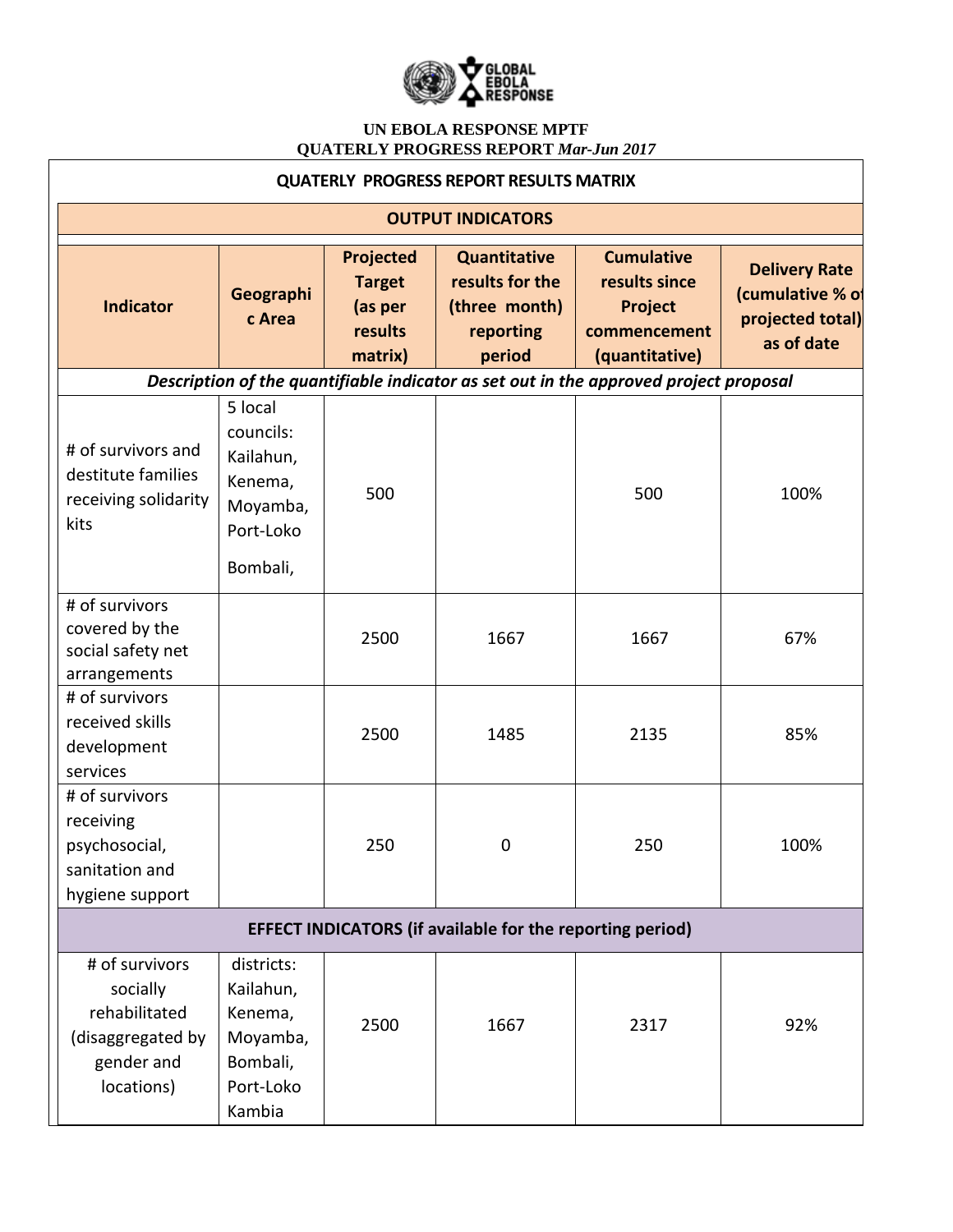

|                                                                                      | ∼ -                                        |      |             |      |      |
|--------------------------------------------------------------------------------------|--------------------------------------------|------|-------------|------|------|
| # of survivors able<br>to access basic<br>services through<br>solidarity package     |                                            | 500  | $\mathbf 0$ | 500  | 100% |
| # of survivors<br>having recovered<br>a sustainable<br>livelihood                    |                                            | 2500 | $\mathbf 0$ | 2317 | 67%  |
| # of survivors<br>improving their<br>social re-<br>integration and<br>hygiene status | Selected<br>communiti<br>es in<br>Aberdeen | 250  | n/a         |      | 100% |

### **NARRATIVE**

**Situation Update** (*please describe critical changes, if any, in the situation that affect the project (1-2 paragraphs*)

Project Objective: The objective of the project is to prevent conflict and commence building resilience by addressing vulnerabilities and social marginalization affecting Ebola survivors and destitute families. The project is to achieve this objective through two outputs: (i) providing solidarity package and (ii) socio-economic rehabilitation of survivors and destitute families with particular focus on women and children. Fourth quarter update on achieving the project objective:

Within the reporting period April to July, both agencies have successfully completed intended activities outlined within the existing project extension request.

# 1) Monitoring and Mentoring Phase

In strong collaboration with partners both agencies intensified follow-up and mentorship activities to ensure that the investment in preferred livelihood options selected by beneficiaries are nurtured to gear towards an evident change in their socio-economic status (see attachments for selected success stories).

| Livelihood category | No. of beneficiaries       |
|---------------------|----------------------------|
| Entrepreneurship    | 1371 (UNDP) + 650(UNWOMEN) |